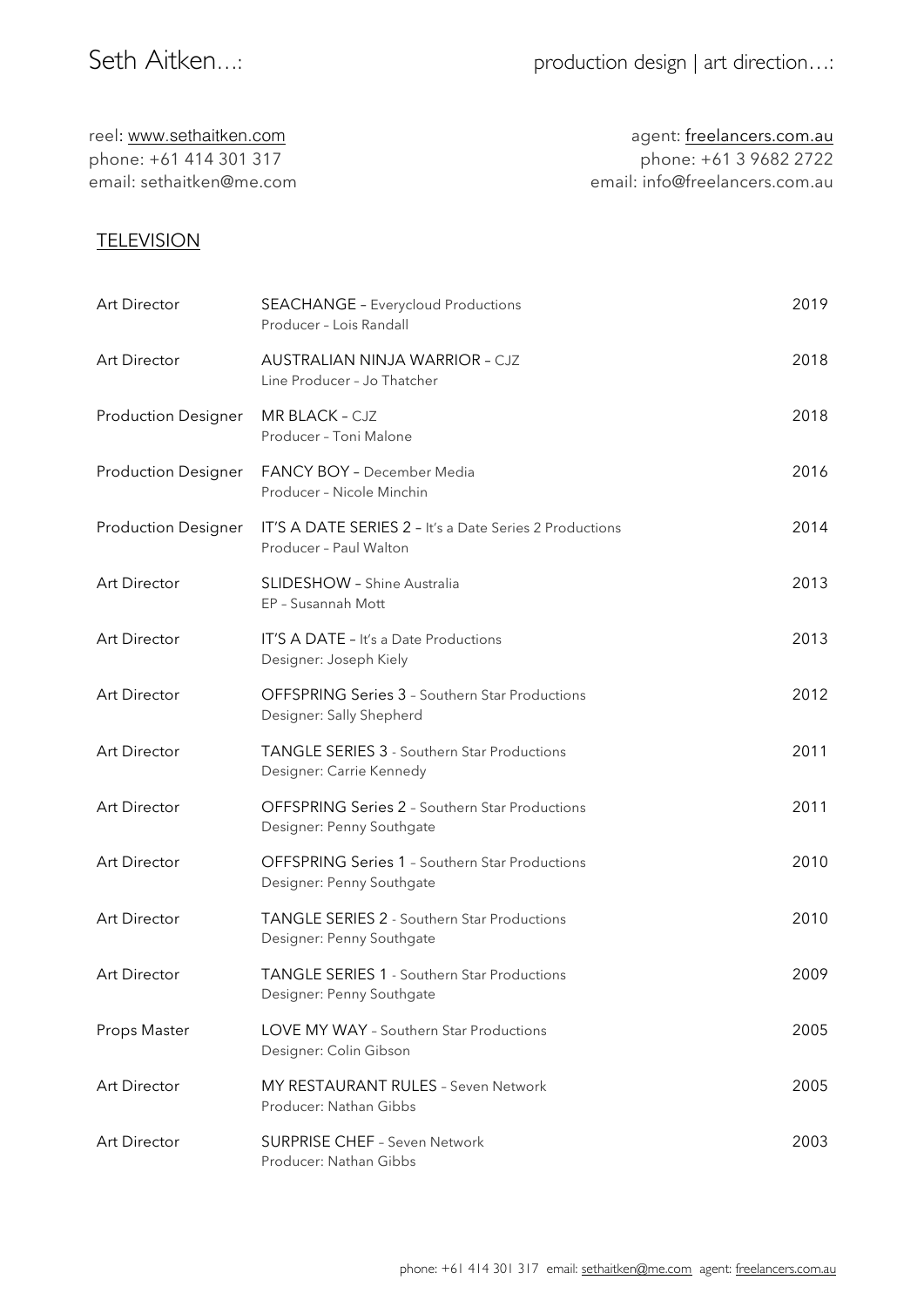### **FEATURES**

| <b>Production Designer</b><br>(Aus) | LI-NA (China) - Scout Production Services<br>Producer - Nelson Khoury                         | 2019 |
|-------------------------------------|-----------------------------------------------------------------------------------------------|------|
| Art Director                        | THE WHEEL - The Wheel Productions<br>Designer: Robert Webb                                    | 2017 |
| Art Director                        | RED HILL - Red Hill Films<br>Designer: Enzo lacono                                            | 2009 |
| Art Director                        | THE PROTECTOR (Thai) - K & K McGrath<br>Designer: Arkadech Kaewkotara                         | 2004 |
| Props Master                        | DYNASTY - BEHIND THE SCENES (Telemovie)<br>Nitelight Entertainment - Designer: Larry Eastwood | 2004 |
| <b>Buyer/Dresser</b>                | THE OYSTER FARMER - Anthony Buckley Films<br>Designer: Steven Jones-Evans                     | 2003 |
| <b>Art Director</b>                 | THE CROP - Miracle Productions<br>Designer: Darrell Lass                                      | 2002 |
| Props Maker/<br>Dresser             | THE MATRIX RELOADED & REVOLUTIONS - Warner<br>Set Decorator: Brian Dusting                    | 2002 |
| Set Decorator                       | THE NUGGET - B.J. Films<br>Designer: Nick McCallum                                            | 2001 |
| <b>Buyer/Dresser</b>                | <b>BENEATH CLOUDS - Autumn Films</b><br>Designer: Pete Baxter                                 | 2001 |
| Props Maker/<br>Set Dresser         | STAR WARS - ATTACK OF THE CLONES - Lucasfilm<br>Props Master: Ty Teiger                       | 2000 |
|                                     | TELEVISION COMMERCIALS (selection)                                                            |      |
| <b>Production Designer</b>          | <b>CADBURY - TWINS - The Producers</b><br>Director: Mitch Kennedy                             | 2019 |

| <b>Production Designer</b> | <b>TOURISM AUSTRALIA - Revolver Films</b><br>Director: Kim Gehrig | 2019 |
|----------------------------|-------------------------------------------------------------------|------|
| <b>Production Designer</b> | <b>NIMBLE</b> - The Producers<br>Director: Mitch Kennedy          | 2018 |
| <b>Production Designer</b> | WESTPAC/AMEX - 13&Co<br>Director: Armand Saint-Salvy              | 2018 |
| <b>Production Designer</b> | <b>iSELECT EASTER - Goodoil Films</b><br>Director: Dave Wood      | 2018 |
| <b>Production Designer</b> | MAZDA - Photoplay Films<br>Director: Scott Otto-Anderson          | 2017 |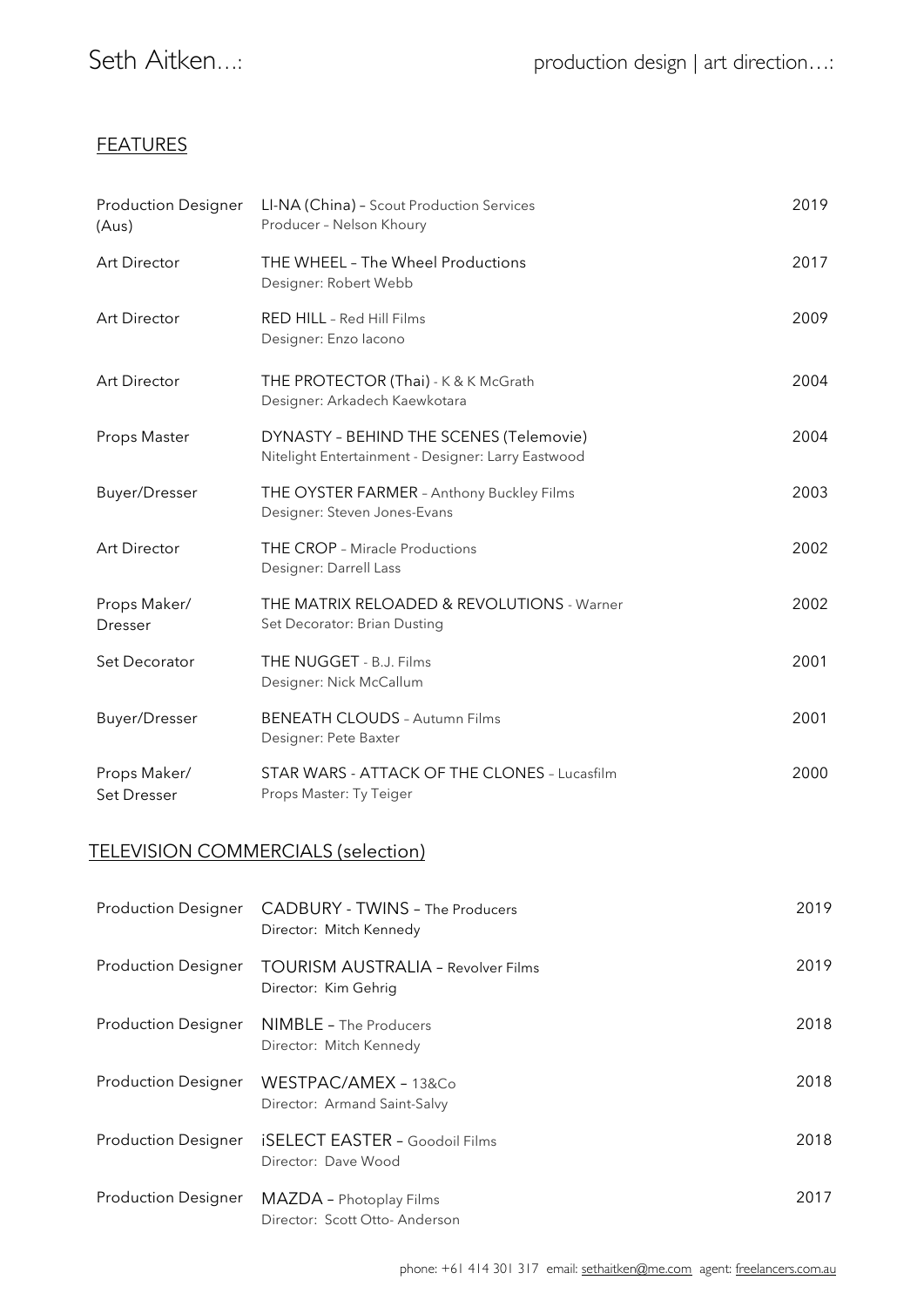| <b>Production Designer</b> | <b>KMART</b> - Photoplay Films<br>Director: Scott Otto-Anderson                    | 2017 |
|----------------------------|------------------------------------------------------------------------------------|------|
| <b>Production Designer</b> | <b>ENERGY AUSTRALIA</b> - Light the Way - Goodoil Films<br>Director: Ben Dawkins   | 2017 |
| <b>Production Designer</b> | HOLDEN - NEW COLORADO - Photoplay Films<br>Director: Armand de Saint-Salvy         | 2016 |
| <b>Production Designer</b> | <b>iSELECT - OFFICE PRANKS - Airbag</b><br>Director: Micca Delaney                 | 2016 |
| <b>Production Designer</b> | OFFICEWORKS - LET THEIR AMAZING OUT - Photoplay Films<br>Director: Husein Alicajic | 2015 |
| <b>Production Designer</b> | <b>BLACK SWAN - BLACK SWAN DIPS - Airbag</b><br>Director: Micca Delaney            | 2015 |
| <b>Production Designer</b> | SPECSAVERS - ANGER MANAGEMENT- Airbag<br>Director: Micca Delaney                   | 2015 |
| <b>Production Designer</b> | NAB - FANSHAKE - Will O'Rourke<br>Director: Jonathan Kneebone                      | 2015 |
| <b>Production Designer</b> | <b>AUSTRALIAN UNITY - YOUR BODY - Photoplay Films</b><br>Director: Husein Alicajic | 2015 |
| <b>Production Designer</b> | HONDA - FREE FOR ALL - Airbag<br>Director: Micca Delaney                           | 2014 |
|                            | Production Designer VW - MATE RATES - Revolver<br>Director: Matt Devine            | 2014 |
|                            | Production Designer  TAC - TOWARDS ZERO - Revolver<br>Director: Keith Ehrlich      | 2014 |
| <b>Production Designer</b> | NAB - FANSPLANTS - Will O'Rourke<br>Director: Jonathan Kneebone                    | 2014 |
| <b>Production Designer</b> | <b>RINNAI</b> - Airbag Productions<br>Director: Micca Delaney                      | 2014 |
| <b>Production Designer</b> | YELLOW PAGES - Airbag Productions<br>Director: Micca Delaney                       | 2013 |
| <b>Production Designer</b> | APIA - EXPERIENCE - Loud Films<br>Director: Jamie Doolan                           | 2013 |
| <b>Production Designer</b> | UNIQLO (Japan) - Dynamite Productions                                              | 2013 |
| <b>Production Designer</b> | NAB - FOOTIFY FM - Will O'Rourke<br>Director: Jonathan Kneebone and Paul Bruty     | 2013 |
| <b>Production Designer</b> | <b>CROWN LAGER - Will O'Rourke</b><br>Director: Keith Ehrlich                      | 2013 |